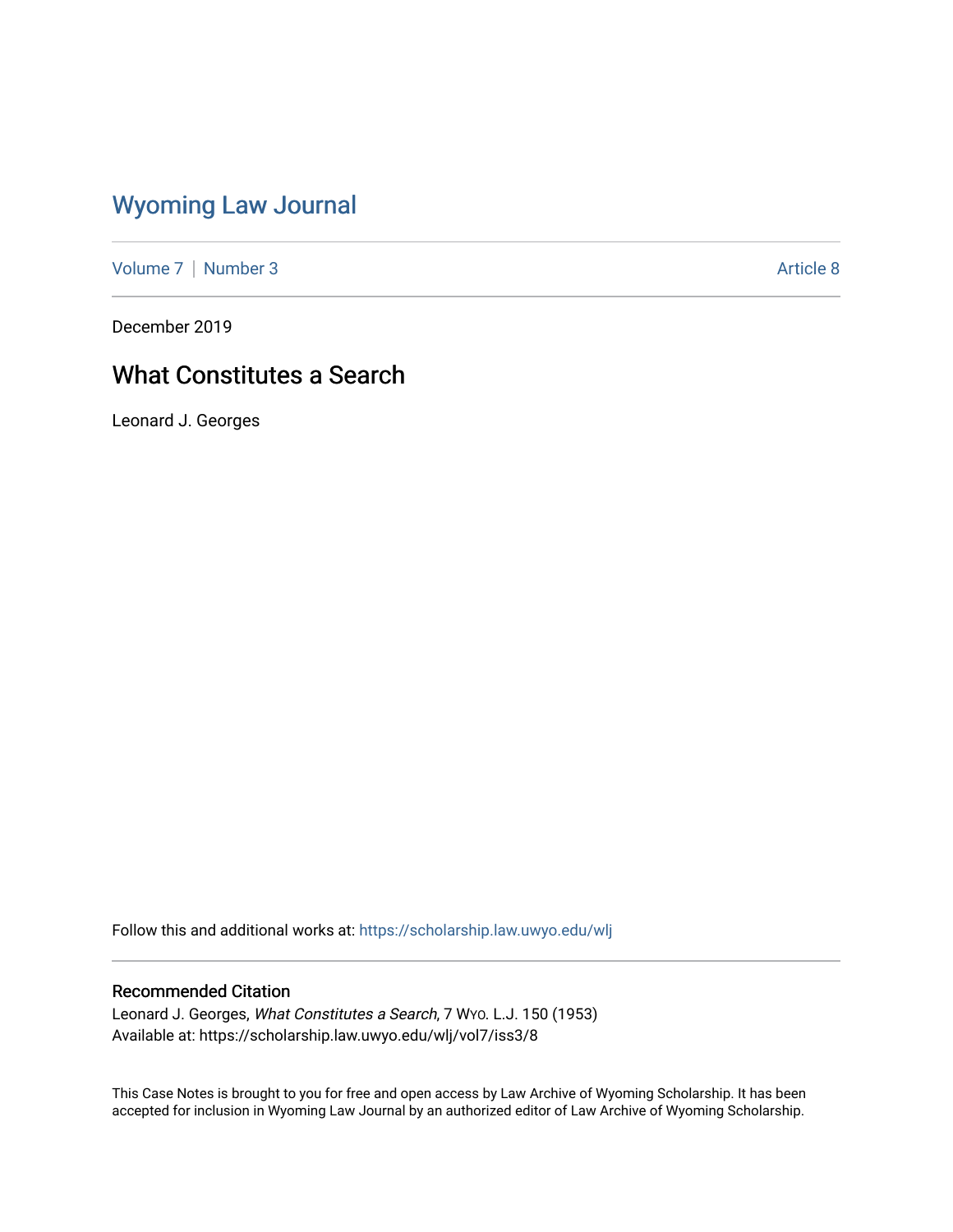#### **WYOMING LAW JOURNAL**

#### **WHAT CONSTITUTES A SEARCH?**

The police received an anonymous telephone call informing them that two unidentified cars met periodically at night at a particular place under circumstances arousing suspicion. Two officers patrolled the area on the night following receipt of this "tip," and observed the cars. Before the occupants could be questioned, the cars pulled away. The officers pursued but lost them in traffic. Shortly thereafter, one of the officers stopped a car driven by defendant, thinking it might be one of the cars he was after. The officer examined the defendant's driver's license and flashed his light into the interior of the car. According to the officer's own testimony, while inquiring about a package lying on the rear seat, "he sort of lifted it up," and looked under it. Thereupon a passenger voluntarily stepped from the car and attempted to push two packages beneath it with her foot. In these packages were unlawful lottery tickets and money, which the officers seized. These were offered in evidence at the trial for unlawful possession of lottery tickets, which followed. *Held,* that the fact that the officer, after halting the car, inquired as to what was in the package on the backseat, and flashed his light in the car, "might not be said to have amounted to a search," however, when he reached into the car, picked up the package and looked under it, he was without doubt making a search. Under the circumstances the search and subsequent seizure were unlawful, and under the so-called federal rule (followed in Florida) the contraband seized was not admissible in evidence. *Kraemer et al. v. State,* 60 So.2d 615 (Fla. **1952).**

It is not the purpose of this article to go into the doctrine of unlawful or unreasonable searches and seizures.' Thus, there will be no attempt to discuss the constitutional aspects of searches and seizures, nor the admissibility in evidence of articles obtained as a result of unlawful searches and seizures.

**A** search has been defined as "an examination of a man's home, premises, or person for the purpose of discovering proof of his guilt in relation to some crime or misdemeanor of which he is accused."' Several cases have indicated that this "examination" must involve something more than mere observation of an article in obvious view, in order to constitute a search.

For example, in a Missouri case2 a store manager and a policeman seeking to recover stolen merchandise came upon defendant's parked car and upon looking into the car saw the alleged stolen merchandise. The court held that these facts were insufficient to constitute a search, saying that a search means of necessity, a quest for, or a seeking out of, that which offends the law. It implies a "prying into hidden places for that which

**<sup>1.</sup>** Bou vier's L. Dict., 3rd **Ed.**

<sup>2.</sup> State v. Hawkins, **362** Mo. 146, 240 S.W.2d **688 (1951)**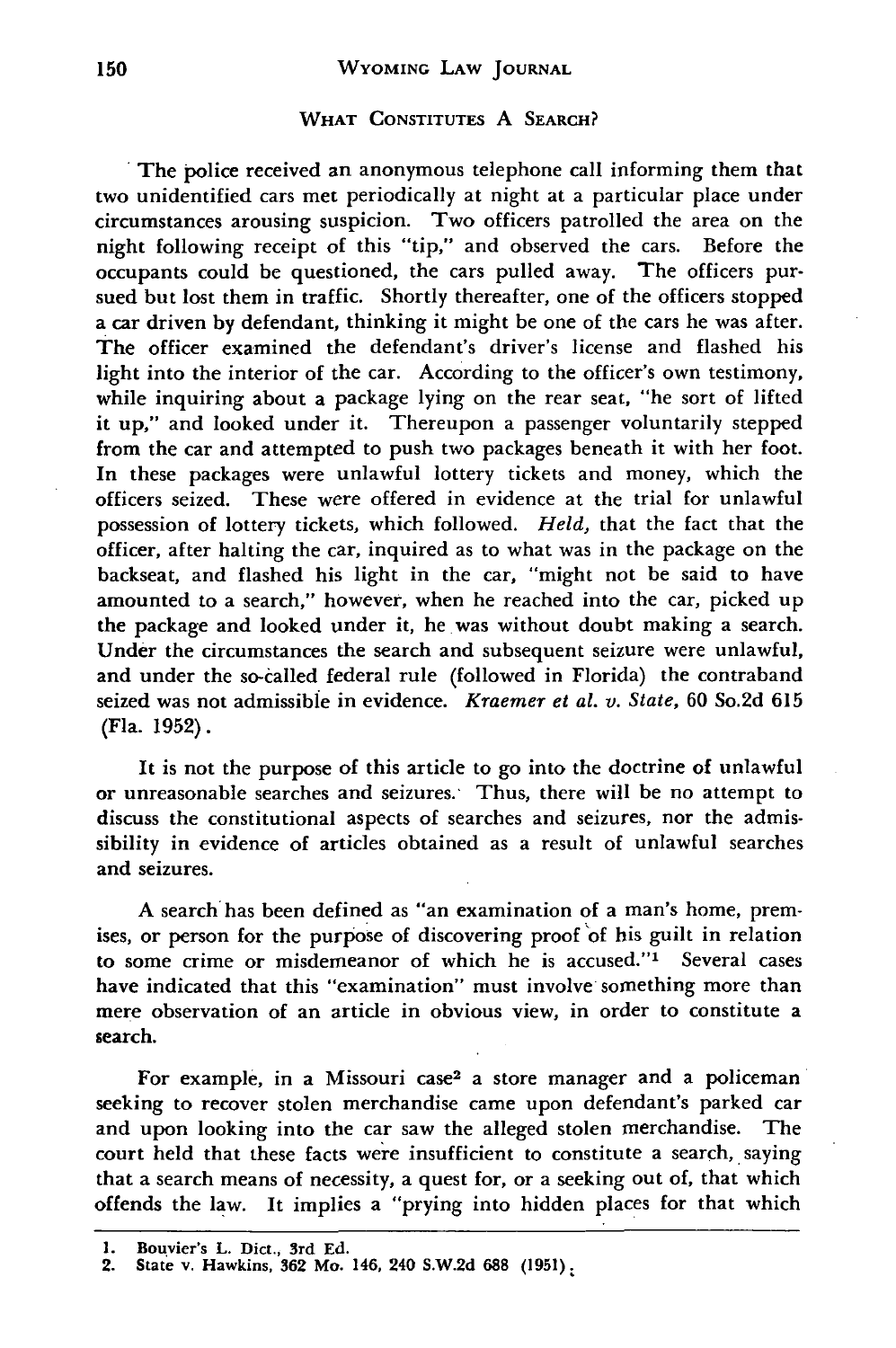is concealed." It is not a search to observe that which is open and patent, in either sunlight or artificial light.

In a federal case,<sup>3</sup> a defendant drove up in an automobile near some officers and alighted. One of the officers walked around the back of the car to the opposite side, and noticed that the rear door was open. He turned his flashlight on the floor of the car and saw some contraband. These circumstances were held insufficient to constitute a search, which, said the court, means some exploratory invesigation.

In *Boyd v. United States*,<sup>4</sup> the defendant was standing a short distance from his parked automobile on the side of the road. A prohibition officer "looked into the car" and saw two gallons of whiskey in fruit jars on the back seat. The Circuit Court of Appeals of the Fourth Circuit held that it is not a search in any legal or colloquial sense for an officer to look into an automobile standing on the roadside.

While waiting for the passage of a freight train across the highway, two policeman in South Carolina disembarked from their car to look into the defendant's car, where they saw unconcealed liquor. A search, said this court, implies invasion and quest, some sort of force, actual or constructive, much or little.<sup>5</sup>

In *People v. Exum,6* officers took articles from the front and rear seat of the defendant's car. He disclaimed all interest in or knowledge of the articles, but contended his automobile had been searched. The court held that a search implies a "prying into hidden places for that which is concealed," and it is not a search to observe that which is open to view; hence, no search had been made.

While looking through a transom into the rented room of the defendant, in the District of Columbia, the police observed the commission of a misdemeanor. In holding that there had not been a search, the court pointed out that although it has been said that, ordinarily, searching is a function of the sight, it is generally held that a mere looking at that which is open to view is not a search.<sup>7</sup>

A Wyoming district court cause involving the problem of what constitutes a search was recently decided by Judge Glenn Parker of the Second Judicial District.8 The defendant ran a bar which had an adjoining room where slot machines were being operated. An officer, apparently looking for the slot machines, walked into this adjoining room. The evidence was uncontradicted that the machines were being operated at the time the officers first saw them. The officer had some discussion with the bartender and

**<sup>3.</sup>** Smith v. United States, 2 F.2d 715 (4th Cir. 1924). 4. Boyd v. United States, **286** F. **930** (4th Cir. 1923).

<sup>5.</sup> State v. Quinn, 111 S.C. 174, 97 S.E. 62, 3 A.L.R. 1500 (1918).<br>6. People v. Exum, 382 Ill. 204, 47 N.E.2d 56 (1943).<br>7. McDonald v. United States, 166 F.2d 957, reversed on other grounds, 335 U.S. 451

<sup>69</sup> S.Ct. 191, **93** L.Ed. **153** (1948). 8. State v. Homer Thompson and Fred Rumph, Docket No. 2343 (1953).